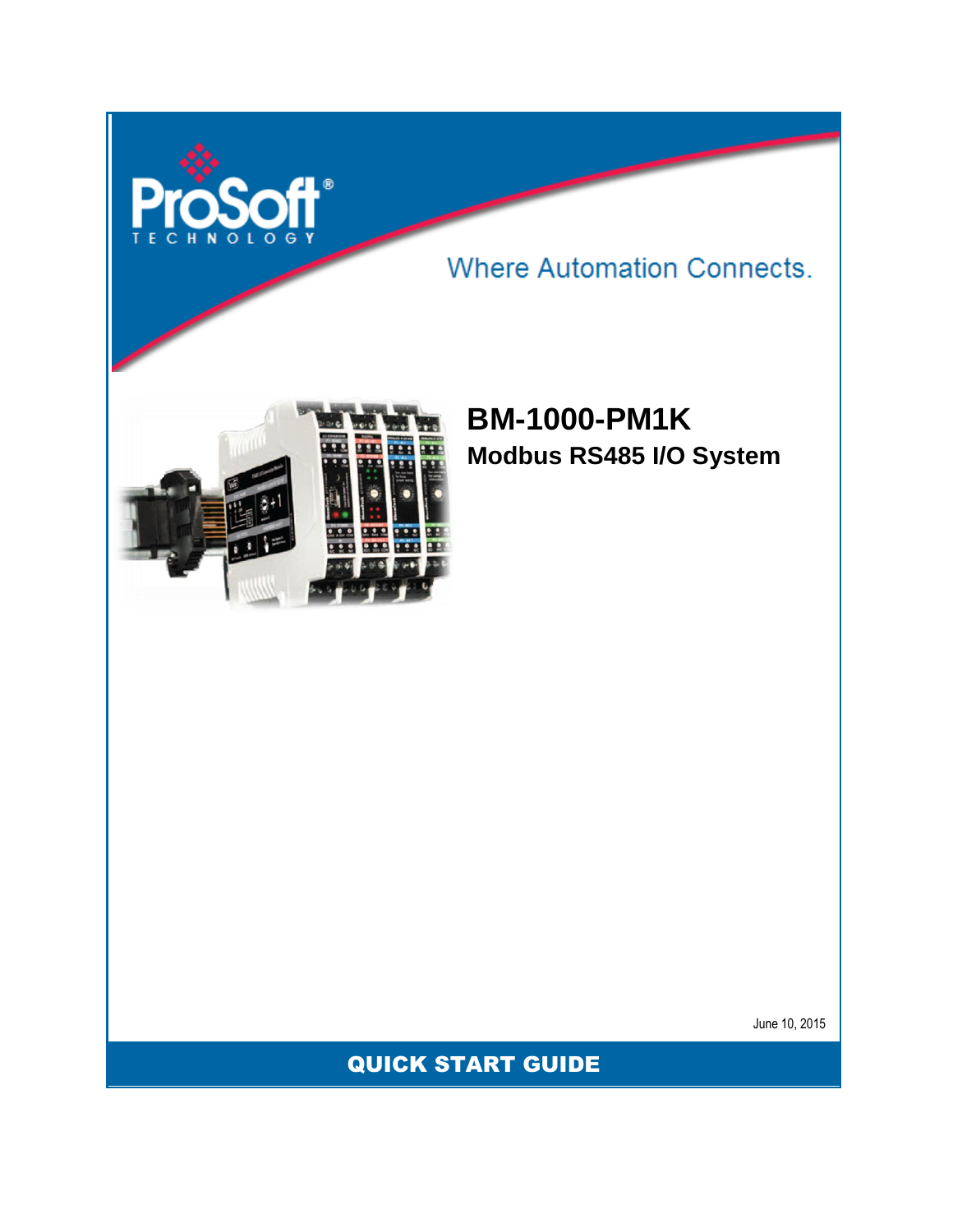#### **Your Feedback Please**

We always want you to feel that you made the right decision to use our products. If you have suggestions, comments, compliments or complaints about our products, documentation, or support, please write or call us.

#### **How to Contact Us**

**ProSoft Technology** 5201 Truxtun Ave., 3rd Floor Bakersfield, CA 93309 +1 (661) 716-5100 +1 (661) 716-5101 (Fax) [http://www.prosoft-technology.com](http://www.prosoft-technology.com/) [support@prosoft-technology.com](mailto:support@prosoft-technology.com)

#### **Copyright © 2015 ProSoft Technology, Inc. All rights reserved.**

RS485 I/O Expansion System Quick Start Guide

June 10, 2015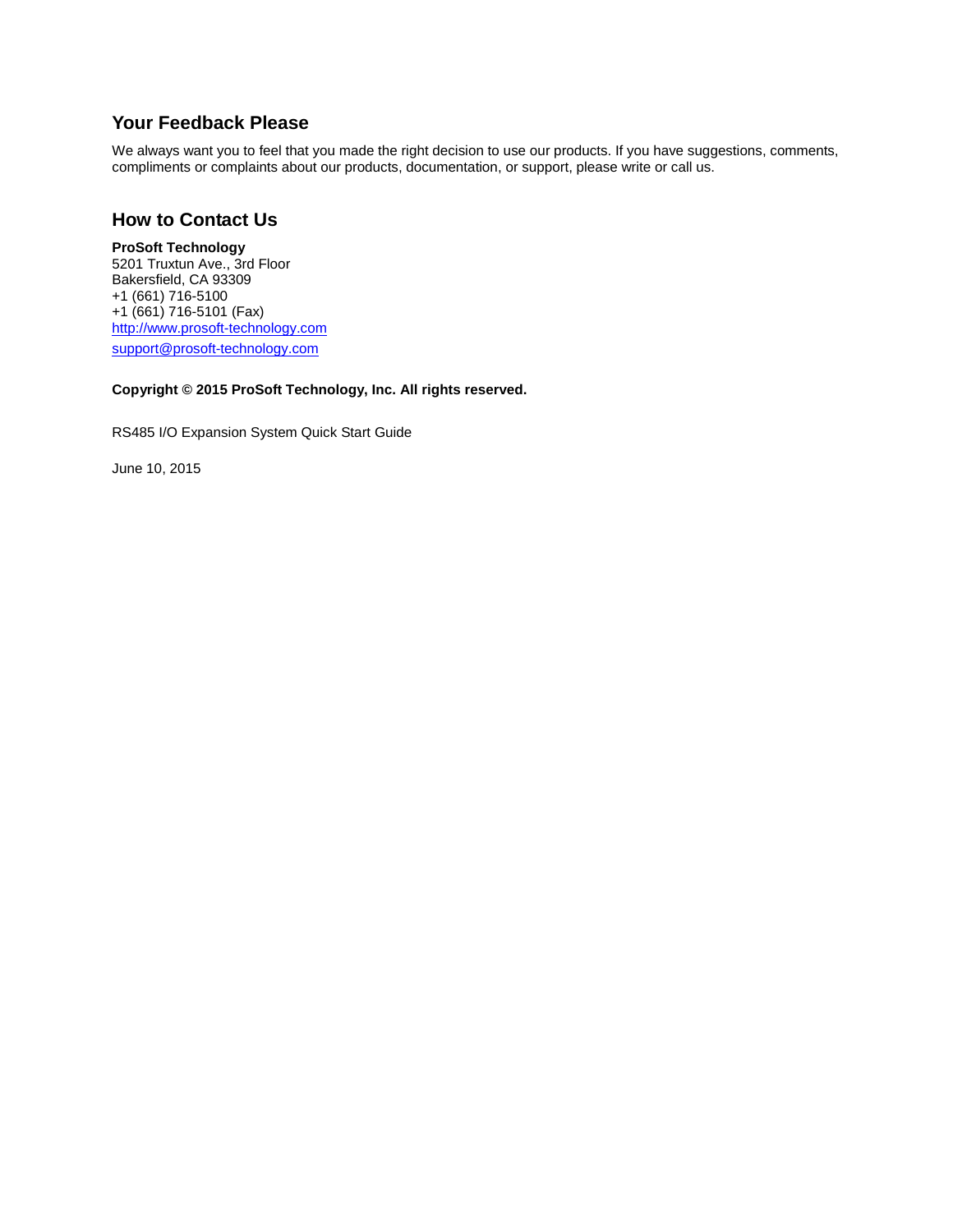# **Contents**

| <b>Overview</b>       |                    | 5 |
|-----------------------|--------------------|---|
|                       | <b>Basic Setup</b> |   |
| 2 <sub>1</sub>        |                    |   |
| 2.2                   |                    |   |
| <b>Specifications</b> |                    |   |
| 3.1                   |                    |   |
| 3.2                   |                    |   |
| 3.3                   |                    |   |
| 3.4                   |                    |   |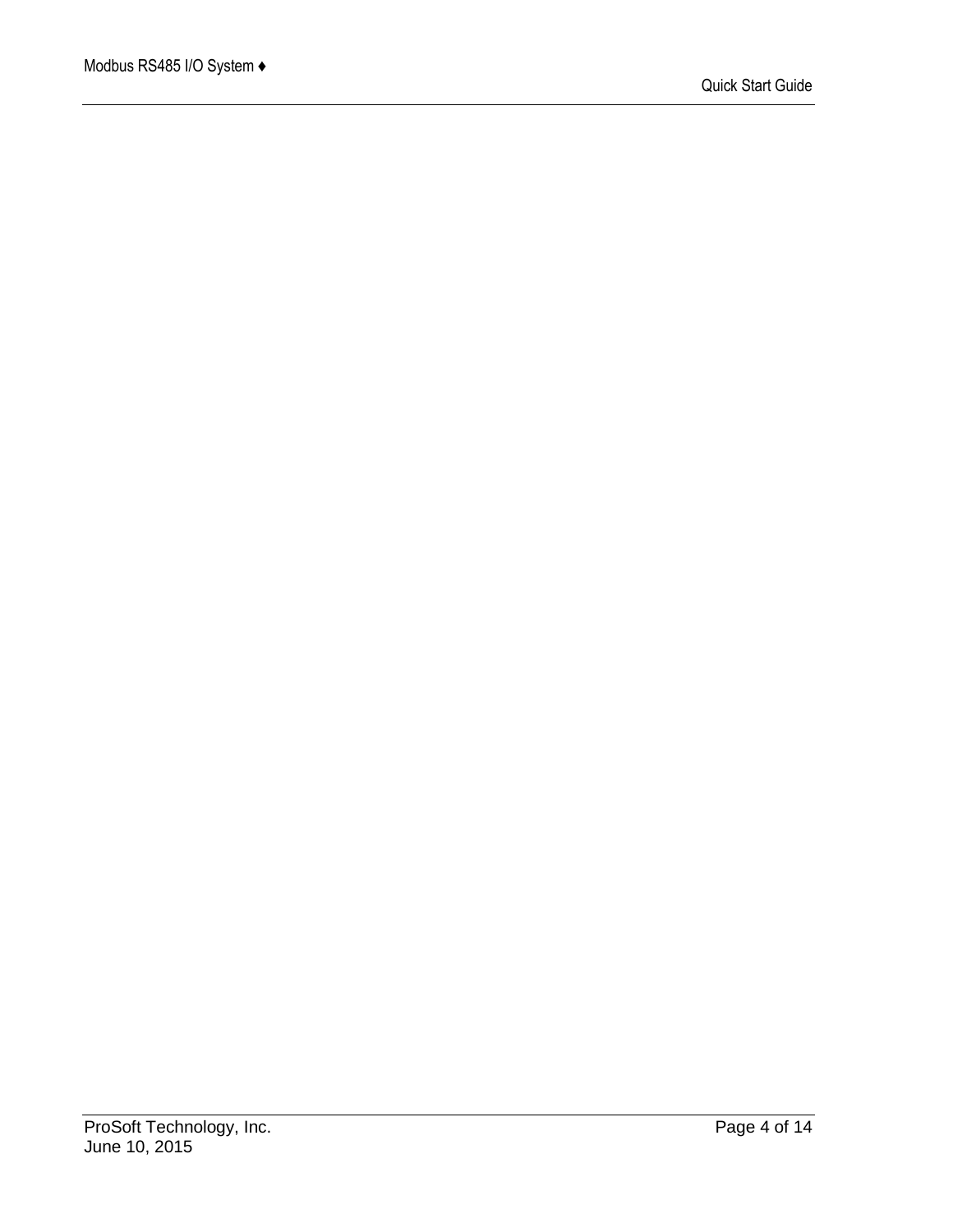### **1 Overview**

This guide provides basic information to assist you in quickly getting started. Go to<http://www.prosoft-technology.com/> to download the full User Guide for detailed installation and other helpful information.

**Warning 1:** Ensure installation of the system meets applicable state and national electrical code requirements. The installation of the system should only be performed by a qualified installer or a factory representative.

**Warning 2:** To prevent ignition of flammable or combustible atmospheres, disconnect power before servicing.

**Caution:** The RS485 I/O Expansion System must be installed within an enclosure that requires a tool to access. This is to prevent inadvertent disconnection of any of the power wiring, signal wiring or communication cables.

**Caution:** EXPLOSION HAZARD. Do not disconnect equipment unless power has been switched off or the area is known to be non-hazardous.

**Caution:** EXPLOSION HAZARD. Do not remove or replace fuse when energized.

**Note:** This equipment is designed for use in Class I, Division 2 (Zone 2) or nonhazardous locations only.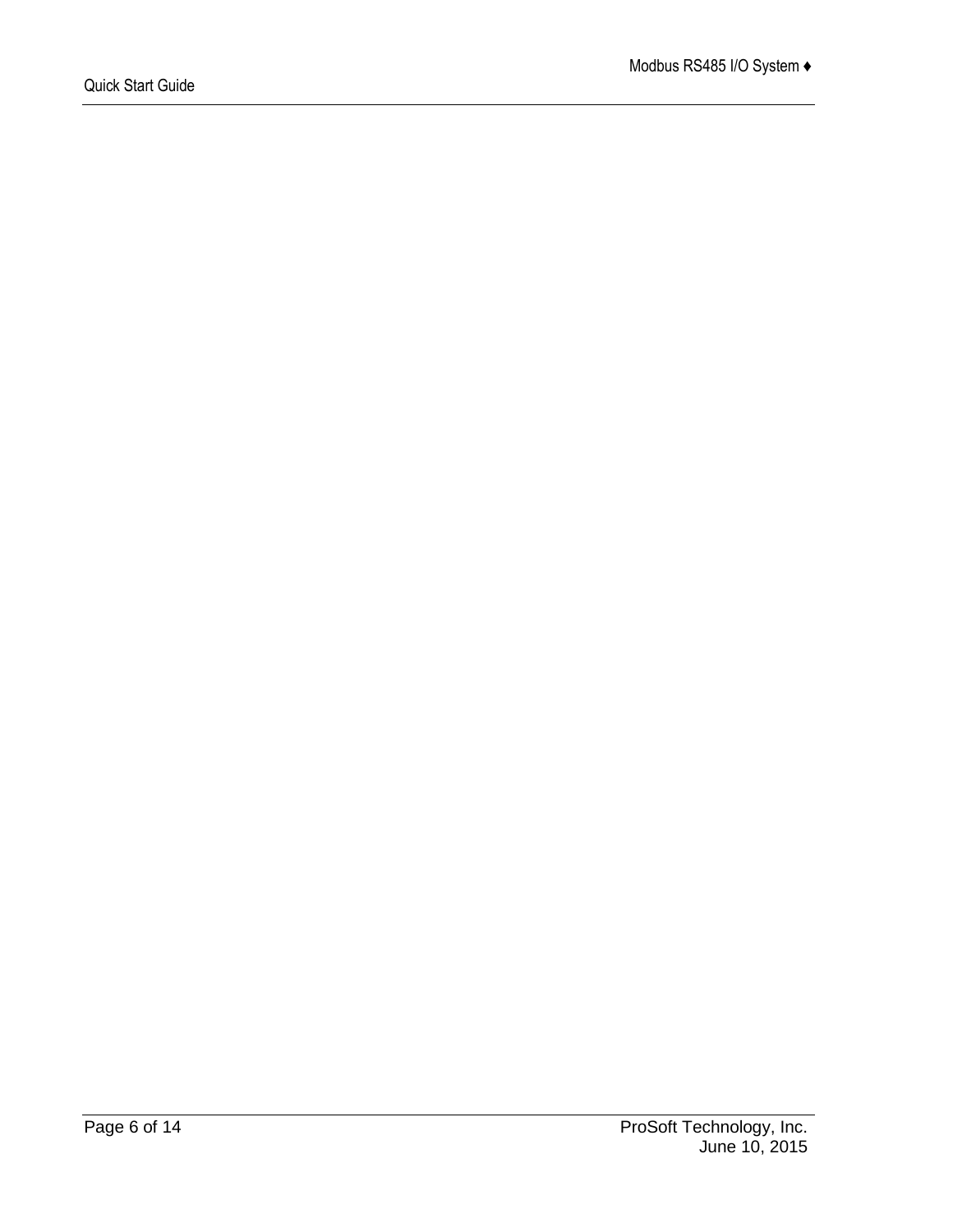# **2 Basic Setup**

1. Attach DataRail™ and End Terminal Bracket to 35 mm x 7.5 mm DIN Rail. (Attach components from left to right without a gap)



2. Attach RS485 I/O Expansion Module and connect antenna.



3. Attach I/O module(s) and set slave IDs. When using more than a 5-module combination per radio, use a Power Budget Calculator to determine maximum I/O module capacity: <http://psft.com/A7V>

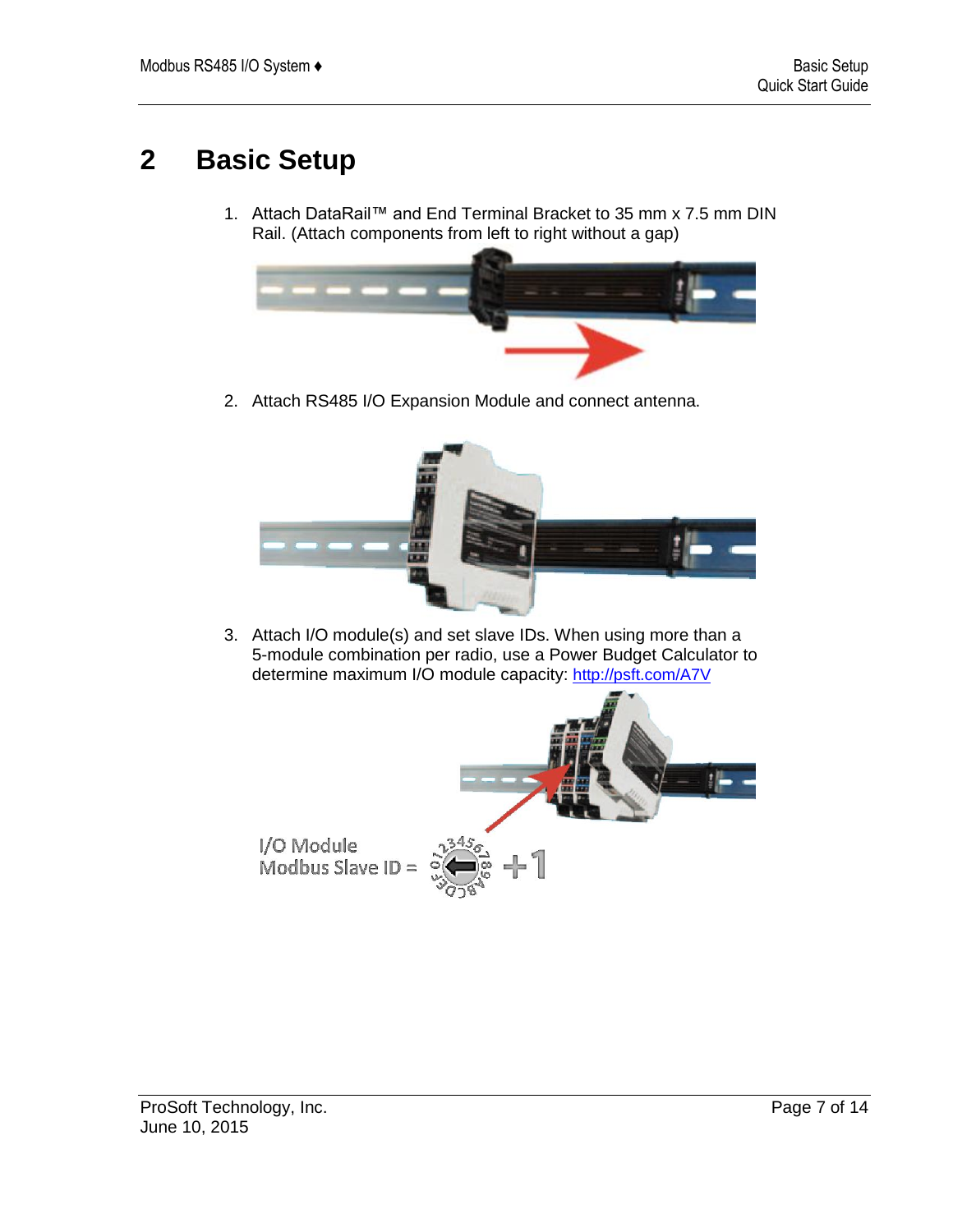4. Cover unused DataRail slots.



- 5. Connect to RS485 master device.
- 6. Terminate I/O and power supply as required. Use solid or stranded wire (AWG) 28-12. Always disconnect power when attaching or detaching I/O module(s) to or from DataRail to avoid damage.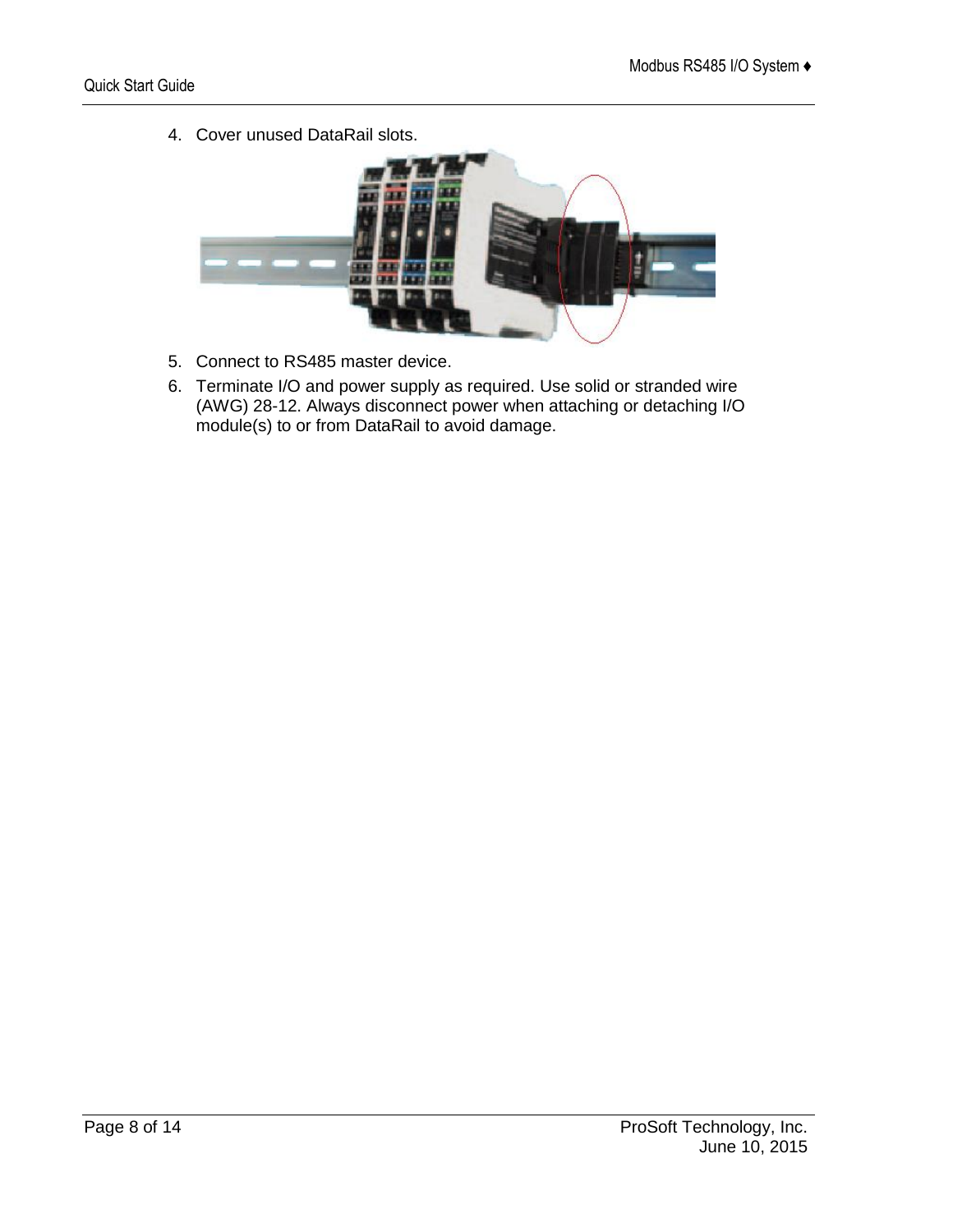### **2.1 Typical Installation**



#### **2.2 Power**

| <b>TYPE</b> | <b>POWER CONSUMPTION</b> |
|-------------|--------------------------|
| RS485       | 24 mA @ 12 VDC MAX       |
| DIGITAL     | 26 mA @ 12 VDC MAX       |
| 4-20 mA     | 75 mA @ 12 VDC MAX       |
| $0-10V$     | 45 mA @ 12 VDC MAX       |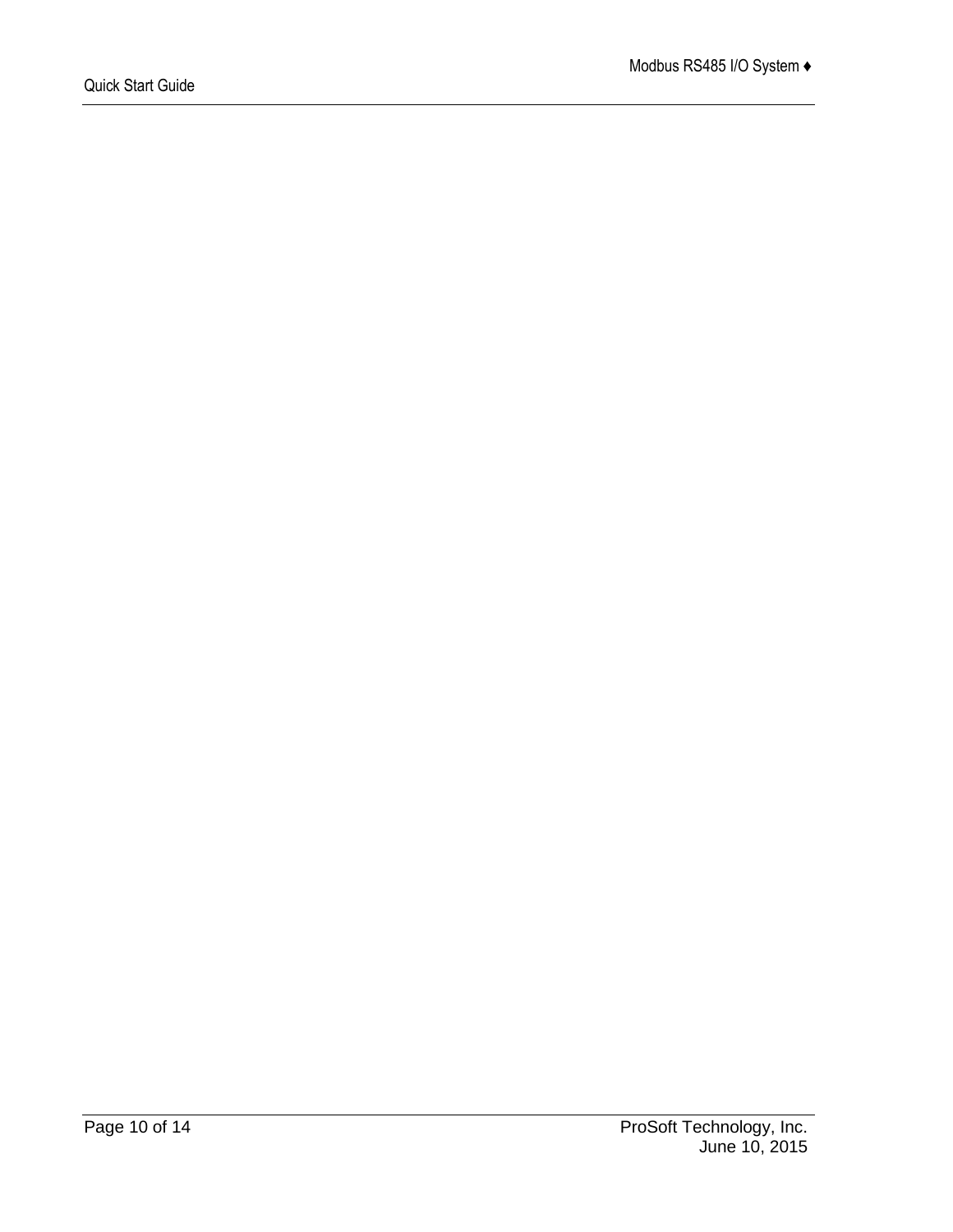### **3 Specifications**

### **3.1 RS485 I/O Expansion**



Green - USB Enabled (I/O Module Firmware Upgrade)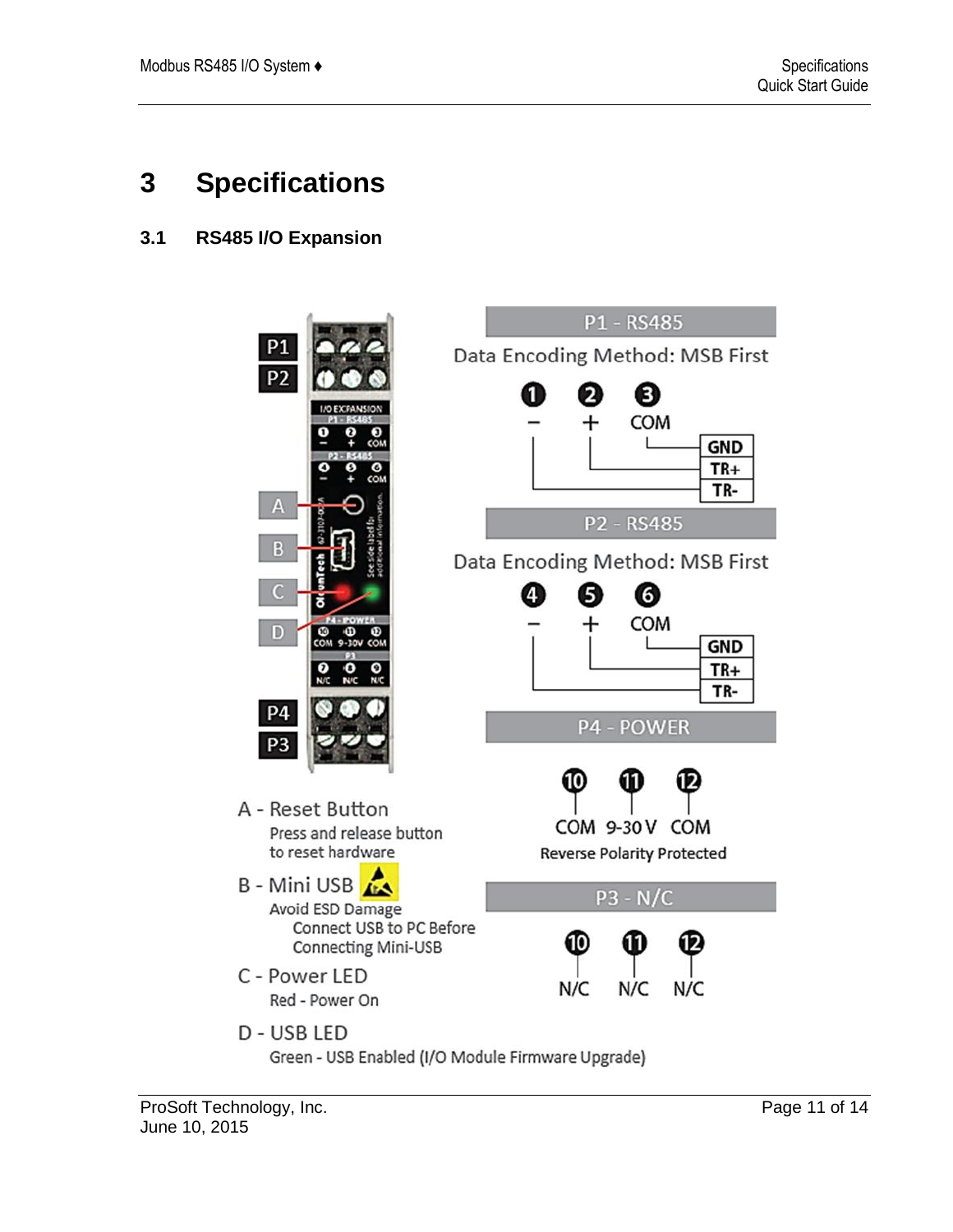#### **3.2 Digital**





- A Input LEDs Illuminated When Active
- B 16-Position Slave ID Switch Slave ID = Switch Position  $+1$
- C Output LEDs Illuminated When Active
- All inputs and outputs on I/O Modules provide field isolation. Please wire accordingly.



I/O Module ID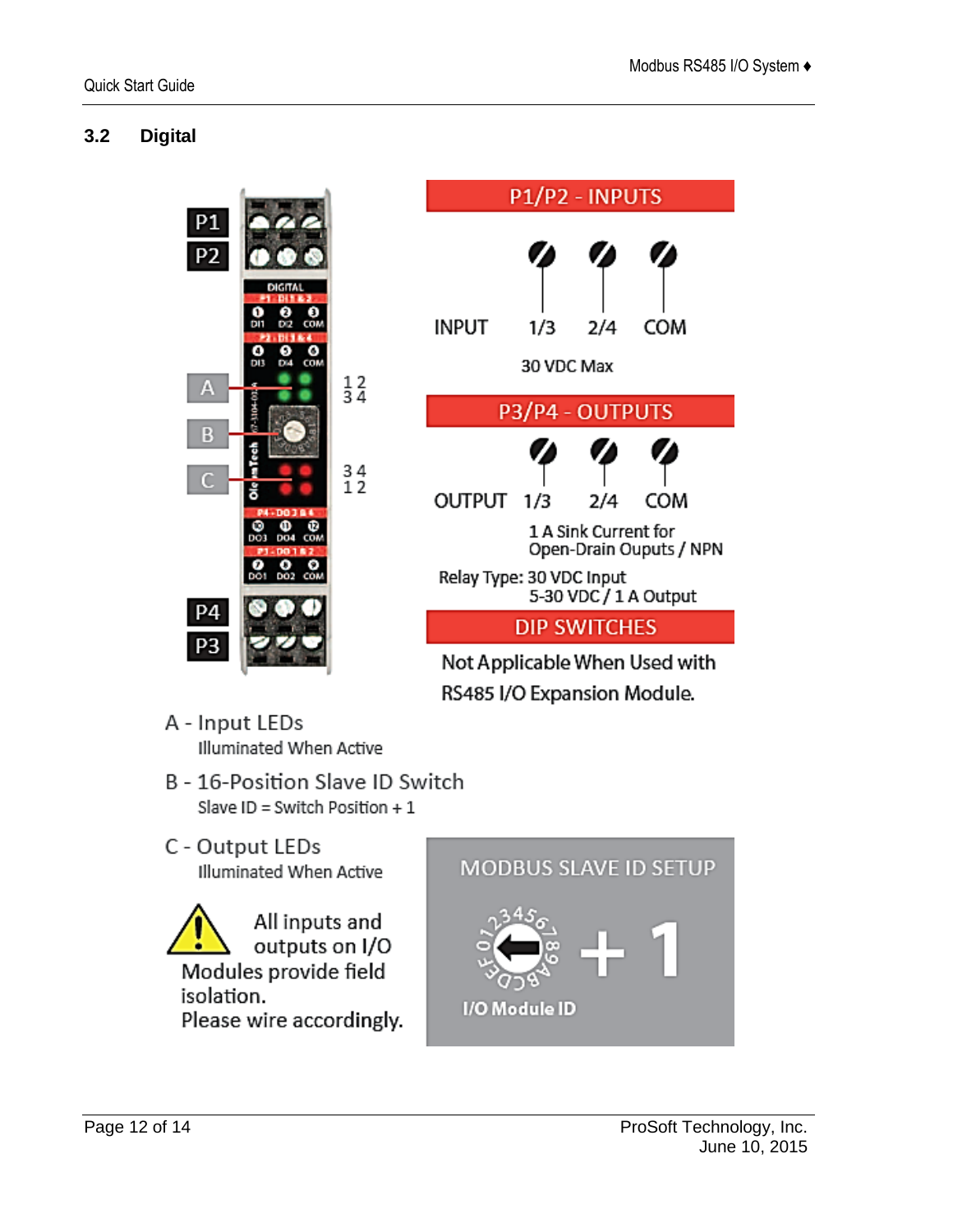#### **3.3 Analog 4-20 mA**